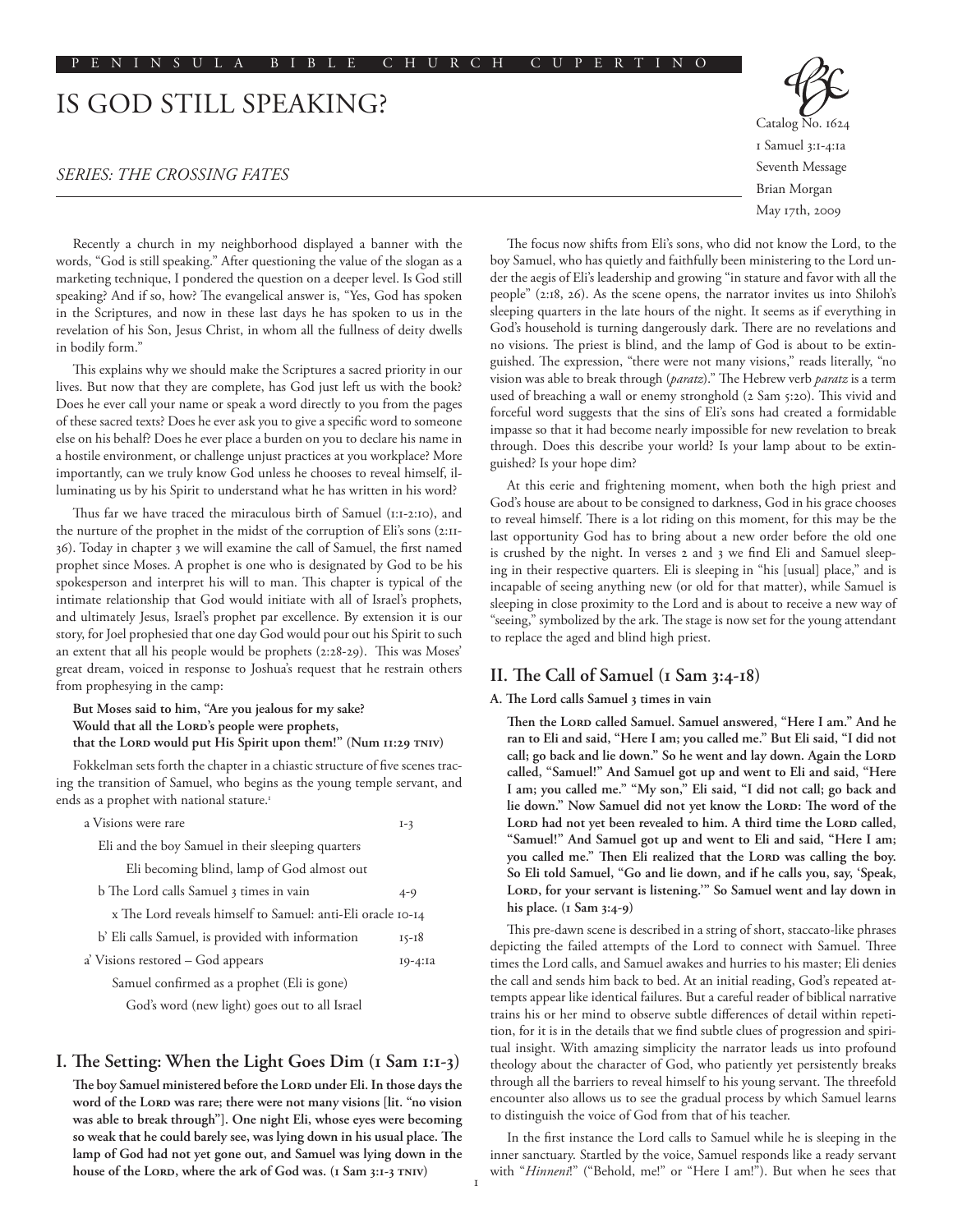Eli is not there, he hits the ground running. Racing to the outer chamber, where Eli is sleeping, Samuel again presents himself with "Here I am! For you called me." The awakened Eli denies that he called him and commands, "Go back, lie down." Samuel obeys without question.

After Samuel goes back to sleep God calls out to him once again. Having just experienced a complete failure in his perceptions, his obedience is now a bit more cautious. Once awakened he did not immediately speak but "arose and went (not "ran") to Eli." The delay of speech and slower pace shows his deliberation before rushing in and waking his master again: "Am I *hearing* correctly? Where did the voice come from? Was it real or just a dream?" Entering the outer chamber Samuel again presents himself to Eli, "Here I am! For you called me." But it's strike two! Eli denies that he called him, but adds the affectionate "my son" before commanding him, "Go back, lie down." "My son" reveals a certain fondness Eli had for his young assistant, especially since his own sons belonged to another father, Belial. But on a deeper level the phrase reminds Samuel of his identity and destiny. Little does he know that today the son will be taking over the office of his *father*.

Following this second failed attempt, the narrator gives the reason for Samuel's difficulties: "Samuel did not yet know the LORD, nor had the word of the LORD yet been revealed to him." It comes as a great surprise to us that, despite all Samuel's training, nurture, and religious service he still did "not know" the Lord. Bruce Waltke explains that "The Hebrew word for theology is 'knowledge of God,' entailing both objective revelation and inward witness. Parental consecration and liturgical competence are no substitute for personally hearing the word of *I AM*."2 Unlike his mother, the boy cannot yet distinguish the voice of God from the voice of his teacher. So how does one acquire the knowledge of God? Fokkelman insightfully observes, "The knowledge of God is something you have only if God himself divulges it to you."3 There comes a time in every Christian's life when you must grow beyond "childhood" and hear God's voice in your heart firsthand.

Having interrupting his master's sleep a second time, Samuel returns to the inner chamber. But I doubt if he was actually able to sleep. As he questions his ability to hear, God calls him a third time. Immediately he obeys. What else could he do? But it's strike three. Wrong again. This prophet-intraining is out of options. The rookie should be sent down to the minor leagues for more playing time. But the kingdom of God is much more gracious than sports. Eli, though physically blind and spiritually dull, still has enough discernment to know when God is at work, and the honesty to acknowledge it. So the veteran priest instructs the inexperienced rookie how to receive God's word. Samuel gets another swing of the bat. As Bodner affirms, "The lad Samuel gets four chances to hear the pitch of the divine voice $^{\prime\prime}$ <sup>4</sup>

It is important to observe that even though God is establishing a revolutionary new order in Israel there is still the necessity for the "new" apprentice to stay connected and learn from the "old" priest until the Lord removes the old in his sovereign timetable.

#### **B. The Lord reveals himself to Samuel**

The Lord came and stood there, calling as at the other times, "Samuel! **Samuel!" Then Samuel said, "Speak, for your servant is listening." And**  the Lord said to Samuel: "See, I am about to do something in Israel **that will make the ears of everyone who hears about it tingle. At that time I will carry out against Eli everything I spoke against his family—from beginning to end. For I told him that I would judge his family forever because of the sin he knew about; his sons blasphemed God, and he failed to restrain them. Therefore I swore to the house of Eli, 'The guilt of Eli's house will never be atoned for by sacrifice or offering.'" (1 Sam 3:10-14)**

On this fourth occasion the Lord "breaks through" to Samuel with his decisive presence to complement his voice. The verb "to take one's stand" is normally used of presenting oneself for battle in a military context ("mobilize" or "poised to strike"), or, in a religious context, to God for service. But here it is used of God, who takes his stand right beside Samuel to make his identity unmistakable and inescapable. How patient and persistent God is. Our inadequacies never make him angry or impatient.

The repetition of Samuel's personal name "Samuel! Samuel!" evokes the memory of when God called Abraham to spare Isaac (Gen 22:11), when Jacob took his family to Egypt (Gen 46:2), and Moses' burning bush encounter (Exod 3:4). On each occasion this personal call came at crucial times in the lives of God's leaders, marking the beginning of a new, life-changing venture.

Upon hearing his name, Samuel responds with "Speak, for your servant is listening." These are the exact words Eli had instructed him, although he leaves out the divine name, perhaps being hesitant to address God personally. Finally someone in Israel is willing to listen (= obey) to the covenantkeeping God.

Isaiah tells us that this morning tutorial would be a daily occurrence for Jesus' education:

The Lord Go**D** has given Me the tongue of disciples,

#### **That I may know how to sustain the weary one with a word. He awakens Me morning by morning,**

#### **He awakens My ear to listen as a disciple. (Isa 50:4 nasb)**

We are told that the Father himself roused Jesus every morning to personally teach him ("Morning by morning" carries with it two ideas, that of being first priority, and continuous). Before the Servant could speak he had to listen. This is why Jesus frequently sought seclusion from everyone—in order to hear the very words of God. "For I did not speak on my own initiative, but the Father himself who sent me has given me commandment, what to say, and what to speak" (John 12:49). The goal of Jesus' education was to learn how to speak in an appropriate manner, to bring refreshing life to those who are at their wits' end. In the gospels we observe Jesus constantly seeking out the lost and the weary and giving them an appropriate word to sustain them. He seldom gives the same formulation twice. To a religious Nicodemus he spoke of the need to be "born from above;" to a thirsty Samaritan woman he spoke of "living water;" to a hungering crowd he spoke of himself as "the true bread." This is our task as well, as the apostle Paul commands us: "Let no unwholesome word proceed from your mouth, but only such a word as is good for edification according to the need of the moment, that it may give grace to those who hear" (Eph 4:29).

Once Samuel is able to distinguish God's voice from his teachers he receives his first prophetic assignment. One might think that God would go easy on the boy. After all, he's young, inexperienced, and this is his first assignment. Wouldn't it be reasonable to allow him to wade in shallow waters before throwing him out to sea? But no, God seems not to care. He is going to toss Samuel overboard into the furious swells and leave him there to see if can swim. Consider how difficult it would be for Samuel to swallow his first sermon:

1. **The judgment is already in motion** – "*I am doing something in Israel…,"* meaning, the train has already left the station.

2. The oracle will hit with the force of a sonic boom – *"for everyone who hears it, his two ears will tingle!"* The verb "tingle" is used of the loud crashing of cymbals, suggesting that the news will hit with such force, those hearing it won't be able to hear anything else.

3. The oracle is not an abstract announcement, but a personal word poignantly directed against those whom Samuel knows best: his adopted father, his sons, and the very house where he lived. Eugene Peterson asserts that Samuel listens with personal attentiveness because prophets are hearing not human words but God's words that speak to the heart with urgency: "God's address is not turned into material for a Bible study, shaped into a Sunday school curriculum, set as the topic for an academic paper, or trotted into the local bar as fuel for an evening of boozy gossip."5

4. **The judgment is irrevocable, undeniable and total**. Prophecy is normally conditional based on the response of the hearers. But in this case the sins of Eli's sons were so heinous and habitual that the time of repentance had past. Eli had heard all the reports of his sons' blasphemy as they desecrated the holy place with their greed, gluttony, and sexual exploitation, but he did nothing to "restrain" them. He rebuked them with words, but his words carried no weight because he was feeding off their exploitation. So the Lord had sworn an oath, which makes the judgment irrevocable. Eli's legacy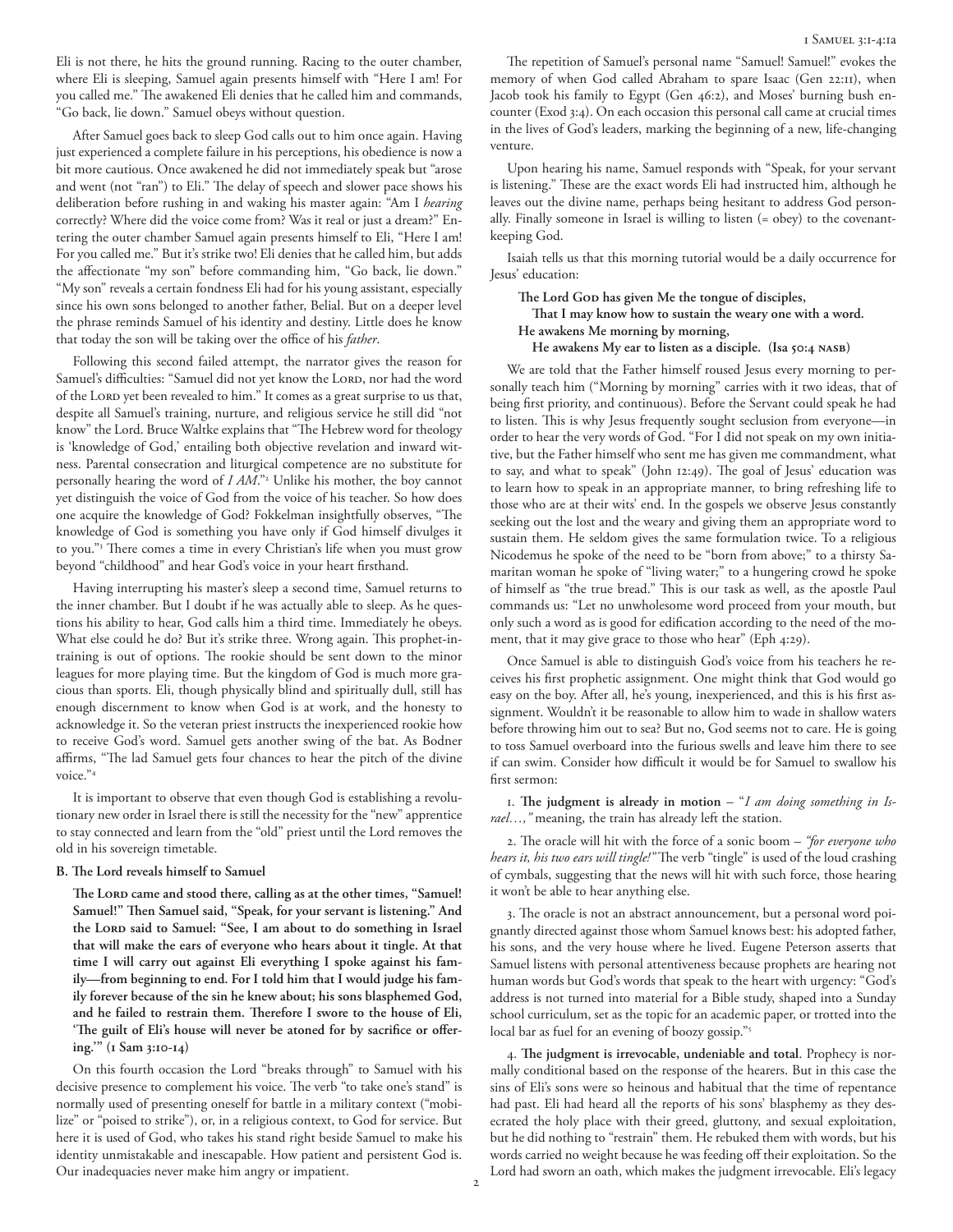#### Is God Still Speaking?

is finished. His two sons are condemned to death. His children's children will die in their prime or go begging for bread, and the sacred sanctuary will be given over to destruction (2:30-36).

5. **But God is faithful; despite your sin his covenantal promises will still stand.** God will continue to show "goodness" to Israel, but Eli will not see it or be part of it (2:32).

What a weighty oracle for a young man to bring to his father! This is something we would expect from the seasoned Jeremiah, but the young Samuel? The one encouragement to Samuel is that Eli has already been prepared for this moment. He has heard the message already from an outsider, an anonymous "man of God." Samuel knows that he will be acting as the second witness to confirm the matter (Deut 17:6; 19:15; John 8:17; 2 Cor 13:1).

#### **C. Eli calls Samuel**

**Samuel lay down until morning and then opened the doors of the house of the Lord. He was afraid to tell Eli the vision, but Eli called him and said, "Samuel, my son." Samuel answered, "Here I am." He said, "What is the word that He spoke to you? Please do not hide it from me. May God do so to you, and more also, if you hide anything from me of**  all the words that He spoke to you" (v. 17 NASB). So Samuel told him everything, hiding nothing from him. Then Eli said, "He is the LORD; **let him do what is good in his eyes." (1 Sam 3:15-18)**

When morning came and Samuel opened the doors of the house of the Lord, it was the dawn of a new day for Israel, for the Lord had visited Shiloh with new revelation. This was the day Hannah spoke of, when the wicked would be silenced in the place of darkness but the feet of his faithful servants would be guarded (2:9). Neither Eli nor his sons had guarded this door with any kind of care, and a new son was about to take their place. Yet there was little joy residing within Israel's young prophet. He was gripped by the fear of having to face his former master.

Then the inevitable happens. Samuel hears his name once again: "Samuel, my son." The obedient son answers as he has always done, "Here I am!" But notice the text doesn't say he *runs* to his master as he did the night before. The condemned priest, who instructed Samuel how to receive the word, now instructs him how to deliver it. Prophets are not permitted to hold back or twist the truth. There are to be no white lies and no political spin. They are sworn "to tell the truth, the whole truth, nothing but the truth, so help you God." If Samuel is tempted to hold anything back, Eli places him under a double curse.<sup>6</sup>

a what is the **word** [*dbr*] He has **said** [*dbr*] to you? word/speaking

| b Please do not hide [it] from me!         | not hide     |
|--------------------------------------------|--------------|
| X May God do so to you, and continue so    | double curse |
| b' if you hide from me a single word [dbr] | not hide     |

a' of all the **words** [*dbr*] that He **said** [*dbr*] to you! word/speaking

Though Eli is old and blind, I imagine he already had a sense of what was coming and intuitively felt the emotional weight that was pressing on the boy. Caught between two oaths, Samuel obeys to the letter and tells Eli everything. God was about to bring desolation on Eli's house because of his sons' continual abominations. Imagine the horror of decreeing a death sentence upon your father, hell upon his sons, and the annihilation of his line. Yet this is what Samuel did. He was a faithful servant to God.

The test of a true prophet will be his obedience to give a hard word before a word of salvation can be understood. This will become a proven pattern for the prophets as oracles of judgment normally precede oracles of salvation. This was certainly true of Jesus, as the prophet further explains:

**The Lord GOD has opened My ear;** 

 **And I was not disobedient** 

 **Nor did I turn back.** 

**I gave My back to those who strike Me,** 

 **And My cheeks to those who pluck out the beard;** 

 **I did not cover My face from humiliation and spitting. (Isa 50:5- 6 nasb)**

If people are tempted to believe Jesus was all about love and forgiveness, they need to look at the first sermon he gave in his hometown of Nazareth (Luke 4:16-27). It was such a hard word regarding Israel's unbelief, and gentile receptivity to the truth, that the hometown crowd was filled with so much rage they drove him out of the city and tried to throw him over the cliff (Luke 4:28-29). At the end of his ministry he gave his final prophetic speech announcing the complete destruction of the temple and Jerusalem, and 1.2 million Jews were violently killed because they did not obey his words to flee the city. Will we never understand the love of God until we first come to understand his judgment.

Though he is blind, Eli accepts the verdict because he "sees" the authority behind the prophet's words: "It is the Lord, let him do what is good in his eyes." "It is the Lord" is Eli's confession that the words of the prophet are not cheap souvenirs or sentimental reflections. Rather, they are the incarnation of God himself, for when the prophet speaks, God becomes visible. The last phrase marks the end of the terrible history of Judges, when "every man did what was right in his own eyes." Now a new age begins with God "doing what is good in his eyes."

# **III. A New Dawn in Israel (1 Sam 3:19-4:1a)**

The Lord was with Samuel as he grew up, and he let none of Samuel's **words fall to the ground. And all Israel from Dan to Beersheba recog**nized that Samuel was attested as a prophet of the LORD. The LORD **continued to appear at Shiloh, and there he revealed himself to Samuel through his word. And Samuel's word came to all Israel. (3:19-4:1a)**

The chapter concludes with a summary that covers some twenty years. The young temple servant is now recognized as a prophet nationwide. The word of God which was once rare is now emanating out from Shiloh with centrifugal force. The Lord's presence that was unable to "break through" is now a regular occurrence in Shiloh, mediated by the prophetic word. The conclusion highlights the theme of the chapter, which is the absolute unity between the Lord and his word. In Hebrew the root *dbr* means both *speak/word* and *deed*. Fokkelman observes that it is found **fifteen** times in this story: "Out of the fifteen times that "word" or "speak" occurs in this story Yahweh is, therefore, the source and subject fourteen times, except in 4:1a… [This tells us that] the chapter 1 Sam 3 deals solely with the word of the Lord."7

The unmistakable reason for Samuel's expanding influence is the absolute integrity of his words. Whenever he spoke, the Lord "let none of Samuel's words fall to the ground"––for the simple reason that his words were God's words. God does not let any of his own words fall to the ground without accomplishing the purpose for which he sent it (Isa 55:11). Whenever God speaks, a new reality happens. Samuel continued to listen to God and faithfully passed that word to the nation pure and unadulterated. He didn't alter it one iota. So even when God dismantled the symbols of his presence and Shiloh was destroyed, Samuel's prophetic ministry sustained the presence of God in Israel and the faith of the remnant. The prophetic word was the one thing you could hang your life on. This same truth is what would sustain Israel during her exile in Babylon.

I would like to conclude with a few reflections that emerge out of Samuel's call.

# **IV. Is God Still Speaking?**

#### **1. The light never goes out**

Samuel's call is testimony to the fact that no matter how dark life becomes, God always has his remnant in place, so the light of his word will never be extinguished. This truth should sustain us and keep the flame of faith burning when life grows dark.

# **2. Our great privilege: To hear God's voice**

Isaiah tells us that the privileged relationship which the Servant had with the Father to be daily tutored by him is ours as well (Isa 54:10). Because we are in Christ, we have direct access to the Father and to his wisdom through his Spirit who illuminates the meaning of his word within us: